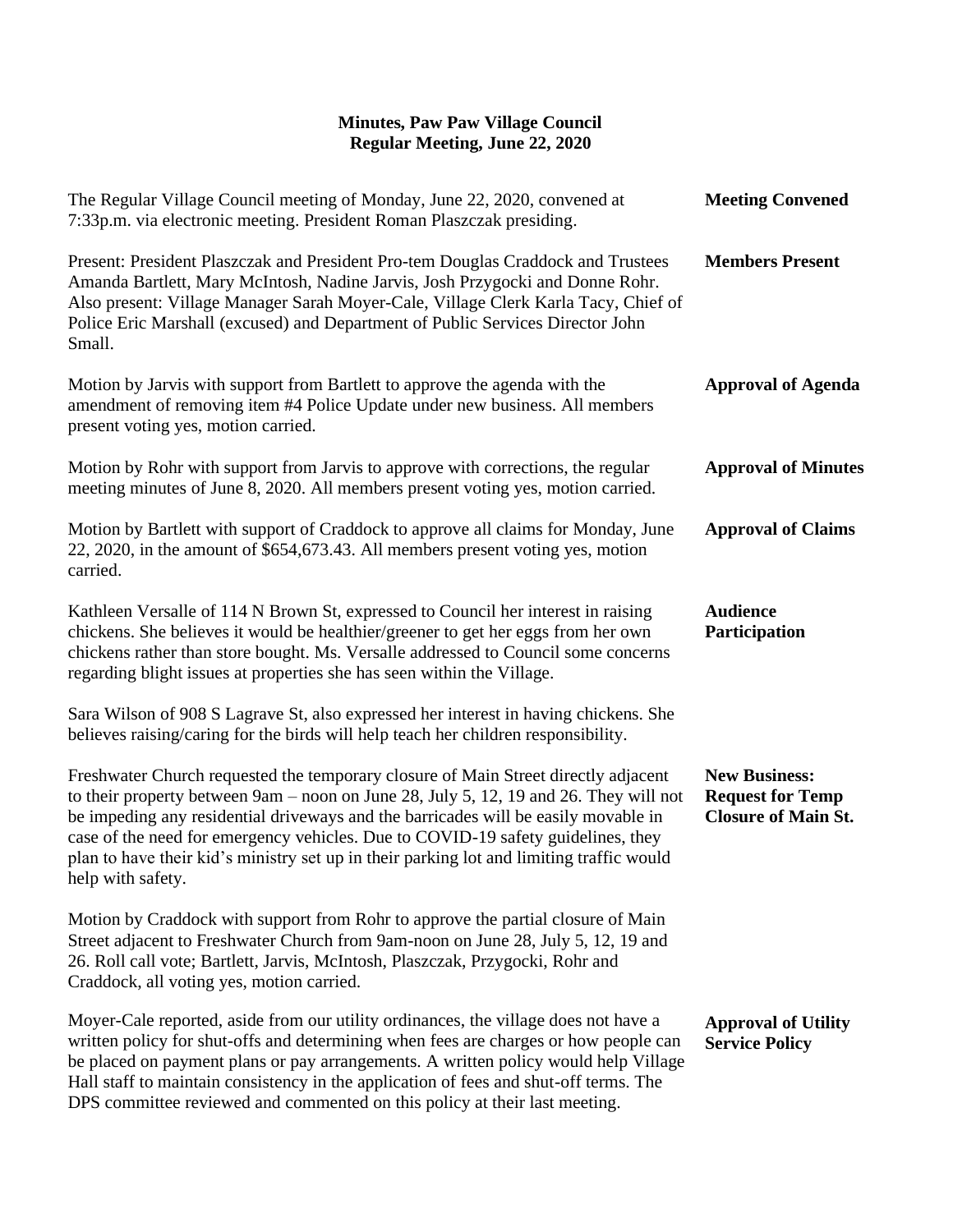## **Minutes, Paw Paw Village Council Regular Meeting, June 22, 2020**

Motion by Rohr with support from McIntosh to adopt the Utility Service Policy as presented. Roll call vote; Bartlett, Jarvis, McIntosh, Plaszczak, Przygocki, Rohr and Craddock, all voting yes, motion carried.

| The village has a capital improvement plan for every major system of infrastructure<br>except for the street system. Moyer-Cale has solicited a proposal from Hurley &<br>Stewart to perform a road projects capital improvement plan on the village's behalf.<br>The resulting plan would be a 5-year road improvement plan that would include<br>strategies for various road improvements. Council requested several changes be made<br>to the proposal. Moyer-Cale will have Hurley & Stewart make the revisions and then<br>will bring back before Council. | <b>Approval of CIP</b><br>proposal                                   |
|-----------------------------------------------------------------------------------------------------------------------------------------------------------------------------------------------------------------------------------------------------------------------------------------------------------------------------------------------------------------------------------------------------------------------------------------------------------------------------------------------------------------------------------------------------------------|----------------------------------------------------------------------|
| The DDA's promotions committee would like to organize a sidewalk sale in Saturday,<br>July 11, 2020.                                                                                                                                                                                                                                                                                                                                                                                                                                                            | <b>Sidewalk Sale</b><br><b>Approval</b>                              |
| Motion by Bartlett with support from Craddock to approve a sidewalk sale on<br>Saturday, July 11, 2020. Roll call vote; Craddock, Rohr, Przygocki, Plaszczak,<br>McIntosh, Jarvis, Bartlett voting yes, motion carried.                                                                                                                                                                                                                                                                                                                                         |                                                                      |
| Motion by Bartlett with support from Jarvis to adopt Ordinance 481 to regulate the<br>keeping of hen chickens within the Village of Paw Paw, with the amendments of<br>adding the word workmanlike to #7 of Section 5 and adding a #13 to Section 5 stating<br>"Chicken coops and related supplies shall be removed from the premises within thirty<br>(30) days when no longer in use". Roll call vote; Craddock, Rohr, Przygocki,<br>Plaszczak, McIntosh, Jarvis, Bartlett voting yes, motion carried.                                                        | <b>Ongoing Business:</b><br><b>Ordinance 481</b><br><b>Chickens</b>  |
| Rohr reports the Finance and Admin committee discussed the CIP proposal, the DPS<br>structure analysis, sending out an RFP for a new auditor and new contracts for Chief<br>Marshall and Director Small.                                                                                                                                                                                                                                                                                                                                                        | <b>Committee Meetings</b><br>and Reports<br><b>Finance and Admin</b> |
| No Report.                                                                                                                                                                                                                                                                                                                                                                                                                                                                                                                                                      | <b>Public Services</b>                                               |
| No Report.                                                                                                                                                                                                                                                                                                                                                                                                                                                                                                                                                      | <b>Parks and Rec</b>                                                 |
| Plaszczak reported the DDA is beginning a 4-week promotion to help downtown<br>businesses that are reopening from COVID-19 mandated closures.                                                                                                                                                                                                                                                                                                                                                                                                                   | <b>DDA</b>                                                           |
| No Report.                                                                                                                                                                                                                                                                                                                                                                                                                                                                                                                                                      | <b>Economic Develop</b>                                              |
| Jarvis reported the Farmers Market will be opening for the season July 12 <sup>th</sup> .                                                                                                                                                                                                                                                                                                                                                                                                                                                                       | <b>Farmers Market</b>                                                |
| No Report.                                                                                                                                                                                                                                                                                                                                                                                                                                                                                                                                                      | <b>Fire Board</b>                                                    |
| No Report.                                                                                                                                                                                                                                                                                                                                                                                                                                                                                                                                                      | <b>Historical Committee</b>                                          |